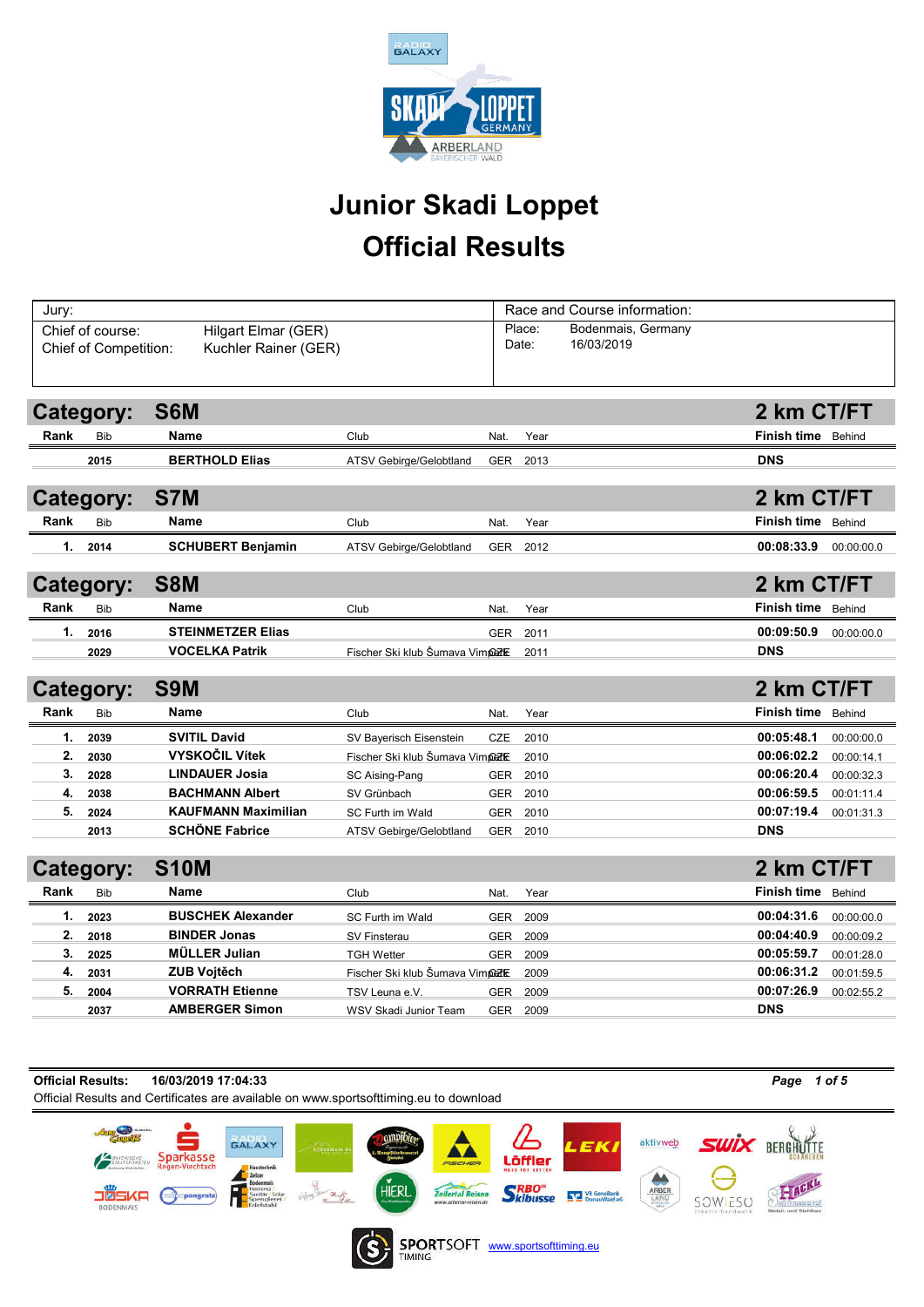|      | Category:  | S6W                      |                        |      |      | 2 km CT/FT               |
|------|------------|--------------------------|------------------------|------|------|--------------------------|
| Rank | <b>Bib</b> | Name                     | Club                   | Nat. | Year | Finish time<br>Behind    |
|      | 2007       | <b>VORRATH Hannah</b>    | TSV Leuna e.V.         | GER  | 2013 | 00:16:17.0<br>00:00:00.0 |
| 2.   | 2009       | <b>DRAGA Nala</b>        | TSV Leuna e.V.         | GER  | 2014 | 00:22:03.7<br>00:05:46.7 |
|      | 2008       | <b>DRAGA Lilia</b>       | TSV Leuna e.V.         | GER  | 2014 | 00:22:40.5<br>00:06:23.5 |
|      | 2026       | SÜßENGUTH Anna           | WSV Bad Lobenstein     | GER  | 2013 | <b>DNS</b>               |
|      | 2040       | <b>ASCHENBRENNER Lea</b> | SV Lokomotive Arnbruck | GER  | 2014 | <b>DNS</b>               |

# Category: S7W

|      | -          |                          |                   |      |      |             |            |
|------|------------|--------------------------|-------------------|------|------|-------------|------------|
| Rank | <b>Bib</b> | Name                     | Club              | Nat. | Year | Finish time | Behind     |
|      | 2042       | <b>HRDLICKA Mariella</b> |                   | GER  | 2012 | 00:07:52.1  | 00:00:00.0 |
|      | 2006       | <b>BASTIAN Svea</b>      | TSV Leuna e.V.    | GER  | 2012 | 00:09:55.7  | 00:02:03.5 |
|      | 2003       | <b>WURSTER Finia</b>     | SG Klotzsche e.V. | GER  | 2012 | 00:10:54.9  | 00:03:02.8 |

2 km CT/FT

2 km CT/FT

| Category: |            | S8W                    |                         |            |      | 2 km CT/FT                |
|-----------|------------|------------------------|-------------------------|------------|------|---------------------------|
| Rank      | <b>Bib</b> | Name                   | Club                    | Nat.       | Year | <b>Finish time</b> Behind |
| 1.        | 2022       | <b>HACKL Lena</b>      | SV Finsterau            | <b>GER</b> | 2011 | 00:06:13.4<br>00:00:00.0  |
| 2.        | 2021       | <b>LENZ Luisa</b>      | SV Finsterau            | <b>GER</b> | 2011 | 00:06:15.7<br>00:00:02.2  |
| 3.        | 2011       | <b>REICHELT Britta</b> | <b>VSC Klingenthal</b>  | <b>GER</b> | 2011 | 00:07:55.9<br>00:01:42.4  |
| 4.        | 2005       | <b>JAUCK Elena</b>     | TSV Leuna e.V.          | <b>GER</b> | 2011 | 00:08:04.7<br>00:01:51.2  |
| 5.        | 2044       | <b>ZISLER Lani</b>     | SV Bayerisch Eisenstein | <b>GER</b> | 2011 | 00:09:03.7<br>00:02:50.2  |
| 6.        | 2043       | <b>ZISLER Anoek</b>    | SV Baverisch Eisenstein | <b>GER</b> | 2011 | 00:09:04.9<br>00:02:51.4  |
|           | 2033       | <b>KOLLMEIER Anna</b>  | WSV Skadi Junior Team   | <b>GER</b> | 2011 | 00:09:27.9<br>00:03:14.5  |
| 8.        | 2034       | <b>VOGEL Valerie</b>   | WSV Skadi Junior Team   | <b>GER</b> | 2011 | 00:09:33.4<br>00:03:20.0  |

|      | Category:  | S9W                     |                       |      |          | 2 km CT/FT  |            |
|------|------------|-------------------------|-----------------------|------|----------|-------------|------------|
| Rank | <b>Rib</b> | Name                    | Club                  | Nat. | Year     | Finish time | Behind     |
|      | 2001       | <b>KEHRER Livia</b>     | SU-Böhmerwald         | AUT  | 2010     | 00:05:39.2  | 00:00:00.0 |
|      | 2041       | <b>HRDLICKA Letizia</b> | WSV Grafenau          |      | GER 2010 | 00:07:43.2  | 00:02:04.0 |
|      | 2035       | <b>STADLER Theresa</b>  | WSV Skadi Junior Team |      | GER 2010 | 00:09:32.2  | 00:03:53.0 |

## Category: S10W

| Rank | Bib  | Name                                              | Club.                           | Nat.       | Year | Finish time | Behind     |
|------|------|---------------------------------------------------|---------------------------------|------------|------|-------------|------------|
| 1.   | 2012 | <b>BERTHOLD Jolina</b>                            | ATSV Gebirge/Gelobtland         | <b>GER</b> | 2009 | 00:05:03.4  | 00:00:00.0 |
| 2.   | 2020 | <b>GIBIS Emilia</b>                               | SV Finsterau                    | <b>GER</b> | 2009 | 00:05:37.6  | 00:00:34.2 |
| 3.   | 2036 | <b>ALTENBURGER Laurin</b>                         | WSV Skadi Junior Team           | <b>GER</b> | 2009 | 00:05:39.2  | 00:00:35.7 |
| 4.   | 2027 | LOŠŤÁKOVÁ Ela                                     | AK Louny                        | <b>CZE</b> | 2009 | 00:05:45.7  | 00:00:42.2 |
| 5.   | 2017 | <b>WAGNER Vivienne</b>                            | Mountain & River Glauchau       | <b>GER</b> | 2009 | 00:05:46.9  | 00:00:43.5 |
| 6.   | 2002 | <b>DRECHSLER Henny Magdaleng</b> G Klotzsche e.V. |                                 | <b>GER</b> | 2009 | 00:05:48.2  | 00:00:44.7 |
| 7.   | 2019 | <b>REIDL Luisa</b>                                | SV Finsterau                    | <b>GER</b> | 2009 | 00:05:50.9  | 00:00:47.5 |
| 8.   | 2045 | <b>BÖSL Amelie</b>                                | SV Bayerisch Eisenstein         | <b>GER</b> | 2009 | 00:05:53.4  | 00:00:50.0 |
| 9.   | 2032 | <b>MORAVCOVÁ Barbora</b>                          | Fischer Ski klub Šumava Vim@ZKE |            | 2009 | 00:06:31.7  | 00:01:28.2 |
| 10.  | 2010 | <b>RENNER Lea-viktoria</b>                        | TSV Mönchröden                  | <b>GER</b> | 2009 | 00:08:40.2  | 00:03:36.7 |

|      |            | Category: S11M             |                                         |            |      | 3 km FT                   |            |
|------|------------|----------------------------|-----------------------------------------|------------|------|---------------------------|------------|
| Rank | <b>Bib</b> | <b>Name</b>                | Club.                                   | Nat.       | Year | <b>Finish time</b> Behind |            |
|      | 3005       | <b>DOHNAL Richard</b>      | TSV Leuna e.V.                          | <b>CZE</b> | 2008 | 00:11:32.5                | 00:00:00.0 |
| 2.   | 3026       | <b>VOCELKA Matěj</b>       | Fischer Ski klub Šumava Vim <b>tezk</b> |            | 2008 | 00:12:23.9                | 00:00:51.4 |
| 3.   | 3037       | <b>DORN Lasse</b>          | <b>SC Buntenbock</b>                    | <b>GER</b> | 2008 | 00:12:28.5                | 00:00:56.0 |
| 4.   | 3033       | <b>FREILINGER Johannes</b> | WSV Skadi Junior Team                   | GER        | 2008 | 00:12:30.4                | 00:00:57.9 |
| 5.   | 3018       | <b>MACHAROWSKY Georg</b>   | SC Furth im Wald                        | GER        | 2008 | 00:13:42.7                | 00:02:10.1 |
|      |            |                            |                                         |            |      |                           |            |

#### Official Results: 16/03/2019 17:04:33 *Page 2 of 5* Official Results and Certificates are available on www.sportsofttiming.eu to download $\bullet$ **Anagography**<br> **Congraphy** Sparkasse Anno Counties **aktivweb SWIX** BERGHUTTE **BALAXY** LEKI Löffler **Matter**<br> **Zelter**<br> **Bodermais**<br> **Experiment Science of the Conduct of the Sundary<br>
<b>Conduct of the Science of the Conduct of the Conduct of the Science of the Conduct of the Conduct of the Conduct of the Conduct of the Co** HIERL  $\begin{picture}(20,10) \put(0,0){\line(1,0){10}} \put(15,0){\line(1,0){10}} \put(15,0){\line(1,0){10}} \put(15,0){\line(1,0){10}} \put(15,0){\line(1,0){10}} \put(15,0){\line(1,0){10}} \put(15,0){\line(1,0){10}} \put(15,0){\line(1,0){10}} \put(15,0){\line(1,0){10}} \put(15,0){\line(1,0){10}} \put(15,0){\line(1,0){10}} \put(15,0){\line(1$ **SRBO**<sup>"</sup><br>Skibusse **EV** Bonachia Zellertal Reisen SOWIESO



SPORTSOFT www.sportsofttiming.eu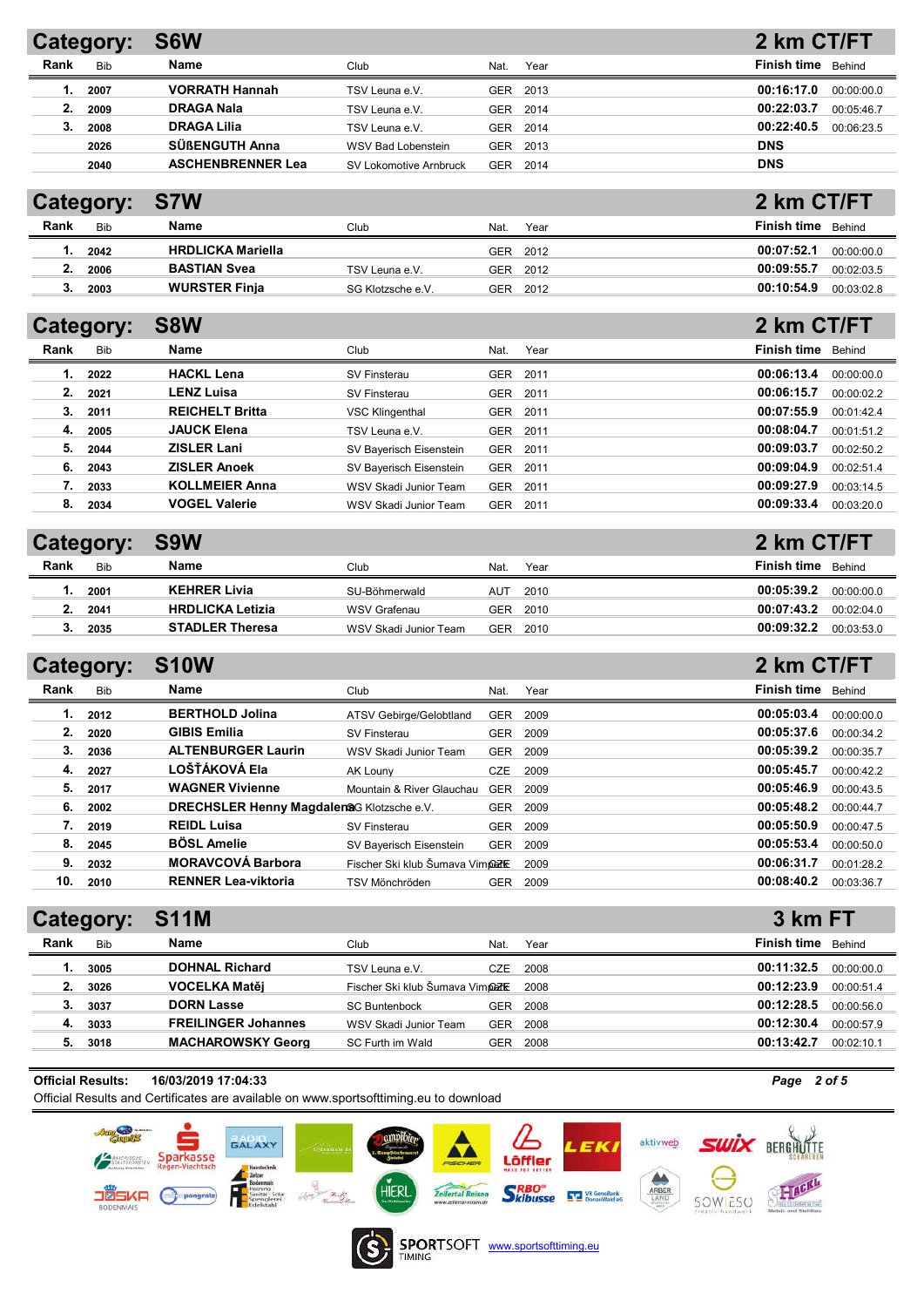|      | <b>Category:</b> | <b>S11M</b>                    |                                  |            |      | 3 km FT            |               |
|------|------------------|--------------------------------|----------------------------------|------------|------|--------------------|---------------|
| Rank | Bib              | Name                           | Club                             | Nat.       | Year | <b>Finish time</b> | Behind        |
| 6.   | 3031             | <b>ACHATZ Ben</b>              | WSV Skadi Junior Team            | <b>GER</b> | 2008 | 00:15:28.3         | 00:03:55.7    |
|      |                  |                                |                                  |            |      |                    |               |
|      | Category:        | <b>S12M</b>                    |                                  |            |      | 3 km FT            |               |
| Rank | <b>Bib</b>       | Name                           | Club                             | Nat.       | Year | <b>Finish time</b> | Behind        |
| 1.   | 3007             | <b>KAPKO Samuel</b>            | 1.FCN Nürnberg                   | GER        | 2007 | 00:10:34.0         | 00:00:00.0    |
| 2.   | 3036             | <b>KAGERBAUER Maximilian</b>   | WSV Skadi Junior Team            | <b>GER</b> | 2007 | 00:10:34.7         | 00:00:00.7    |
| 3.   | 3023             | <b>EISCHER Elias</b>           | USC Atomic St. Leonhard          | <b>AUT</b> | 2007 | 00:10:35.2         | 00:00:01.2    |
| 4.   | 3041             | <b>SVARC Michal</b>            | Ski Sokol Stachy                 | <b>CZE</b> | 2007 | 00:10:43.2         | 00:00:09.2    |
| 5.   | 3030             | <b>VONDRAS Petr</b>            | Fischer Ski klub Šumava Vimpezi  |            | 2007 | 00:11:22.3         | 00:00:48.3    |
|      | 3009             | <b>LEDERER Benedikt</b>        | <b>WSV Zellerreit</b>            | GER        | 2007 | <b>DNS</b>         |               |
|      | 3021             | <b>KATZDOBLER Elina</b>        | FC Rinchnach                     | <b>GER</b> | 2007 | <b>DNS</b>         |               |
|      |                  |                                |                                  |            |      |                    |               |
|      | Category:        | <b>S11W</b>                    |                                  |            |      | 3 km FT            |               |
| Rank | <b>Bib</b>       | <b>Name</b>                    | Club                             | Nat.       | Year | Finish time        | Behind        |
| 1.   | 3016             | <b>LENZ Leni</b>               | <b>SV Finsterau</b>              | GER        | 2008 | 00:11:43.7         | 00:00:00.0    |
| 2.   | 3025             | KREJČÍ Štěpánka                | Fischer Ski klub Šumava Vimpezi  |            | 2008 | 00:11:52.2         | 00:00:08.4    |
| 3.   | 3027             | <b>TICHOTOVÁ Michaela</b>      | Fischer Ski klub Šumava Vimpezk  |            | 2008 | 00:12:31.0         | 00:00:47.2    |
| 4.   | 3017             | <b>MÜHLBAUER Barbara</b>       | SC Furth im Wald                 | <b>GER</b> | 2008 | 00:13:45.0         | 00:02:01.2    |
| 5.   | 3014             | <b>SCHUBERT Emma</b>           | <b>ATSV Gebirge/Gelobtland</b>   | <b>GER</b> | 2008 | 00:15:06.4         | 00:03:22.6    |
| 6.   | 3032             | <b>BACHL Hanna</b>             | WSV Skadi Junior Team            | <b>GER</b> | 2008 | 00:15:11.3         | 00:03:27.5    |
| 7.   | 3034             | <b>VOGEL Fabienne</b>          | WSV Skadi Junior Team            | <b>GER</b> | 2008 | 00:17:08.0         | 00:05:24.2    |
| 8.   | 3013             | WEINHOLD Fjörgynn              | <b>ATSV Gebirge/Gelobtland</b>   | <b>GER</b> | 2008 | 00:17:39.0         | 00:05:55.2    |
| 9.   | 3008             | <b>ZELLNER Theresa</b>         | Bayronman e. V.                  | <b>GER</b> | 2008 | 00:20:50.3         | 00:09:06.5    |
|      | 3003             | <b>TUTTE Joanna</b>            | <b>SC Kottmar</b>                | <b>GER</b> | 2008 | <b>DNS</b>         |               |
|      | 3015             | <b>MAKOSCH Marie</b>           | ATSV Gebirge/Gelobtland          | GER        | 2008 | <b>DNS</b>         |               |
|      | 3024             | <b>VENCLÍKOVÁ Tereza</b>       | Fischer Ski klub Šumava Vimpezk  |            | 2008 | <b>DNS</b>         |               |
|      |                  |                                |                                  |            |      |                    |               |
|      | Category:        | <b>S12W</b>                    |                                  |            |      | 3 km FT            |               |
| Rank | <b>Bib</b>       | Name                           | Club                             | Nat.       | Year | <b>Finish time</b> | <b>Behind</b> |
| 1.   | 3012             | <b>BÖHM Leonie</b>             | <b>ATSV Gebirge/Gelobtland</b>   | <b>GER</b> | 2007 | 00:10:49.2         | 00:00:00.0    |
| 2.   | 3022             | <b>GÜNDEL Isa</b>              | WSV 08 JohanngeorgenstadtGER     |            | 2007 | 00:11:02.0         | 00:00:12.7    |
| 3.   | 3029             | <b>MACHOVÁ Marie</b>           | Fischer Ski klub Šumava Vimpezk  |            | 2007 | 00:11:28.2         | 00:00:39.0    |
| 4.   | 3035             | <b>ALTENBURGER Lisann</b>      | WSV Skadi Junior Team            | <b>GER</b> | 2007 | 00:11:30.5         | 00:00:41.2    |
| 5.   | 3004             | <b>KOBER Katelynn</b>          | SV Grünbach                      | GER        | 2007 | 00:11:37.5         | 00:00:48.2    |
| 6.   | 3010             | <b>OETTEL Jasmina</b>          | ATSV Gebirge/Gelobtland          | <b>GER</b> | 2007 | 00:11:44.2         | 00:00:55.0    |
| 7.   | 3019             | KAUFMANN Marie                 | SC Furth im Wald                 | GER        | 2007 | 00:12:09.9         | 00:01:20.7    |
| 8.   | 3020             | <b>WAGNER Joelle</b>           | DAV Ulm                          | GER        | 2007 | 00:12:15.2         | 00:01:25.9    |
| 9.   | 3028             | KOŠNAROVÁ Adriana              | Fischer Ski klub Šumava Vimpazk  |            | 2007 | 00:12:18.7         | 00:01:29.4    |
| 10.  | 3040             | <b>AMOS Carina</b>             | SC Zwiesel von 1919 e.V.         | GER        | 2007 | 00:12:24.5         | 00:01:35.2    |
| 11.  | 3001             | <b>DIETZE Paula</b>            | Skiklub Dresden-NiedersedlitzGER |            | 2007 | 00:12:30.2         | 00:01:41.0    |
| 12.  | 3039             | <b>KREUZER Sophia</b>          | SV Bayer.Eisenstein              | GER        | 2007 | 00:13:22.0         | 00:02:32.7    |
| 13.  | 3006             | <b>PECENKOVA Marketa</b>       |                                  | CZE        | 2007 | 00:13:39.7         | 00:02:50.4    |
| 14.  | 3002             | <b>WURSTER Marit Magdalena</b> | SG Klotzsche e.V.                | <b>GER</b> | 2007 | 00:17:23.5         | 00:06:34.2    |
| 15.  | 3038             | <b>ZISLER Nele</b>             | SV Bayerisch Eisenstein          | <b>GER</b> | 2007 | 00:17:27.3         | 00:06:38.0    |
|      | 3011             | <b>SCHÖNE Lucienne</b>         | ATSV Gebirge/Gelobtland          | <b>GER</b> | 2007 | <b>DNS</b>         |               |
|      |                  |                                |                                  |            |      |                    |               |

|      |            | <b>Category: S13M</b>  |                         |            |      | 6 km FT     |            |
|------|------------|------------------------|-------------------------|------------|------|-------------|------------|
| Rank | <b>Bib</b> | Name                   | Club                    | Nat.       | Year | Finish time | Behind     |
|      | 6011       | MÜLLER Jonas           | ATSV Gebirge/Gelobtland | <b>GER</b> | 2006 | 00:20:00.8  | 00:00:00.0 |
| ۷.   | 6027       | <b>HOFBAUER Tobias</b> |                         | GER        | 2006 | 00:20:46.5  | 00:00:45.6 |
|      |            |                        |                         |            |      |             |            |

Official Results: 16/03/2019 17:04:33 *Page 3 of 5*

Official Results and Certificates are available on www.sportsofttiming.eu to download





**SPORTSOFT** www.sportsofttiming.eu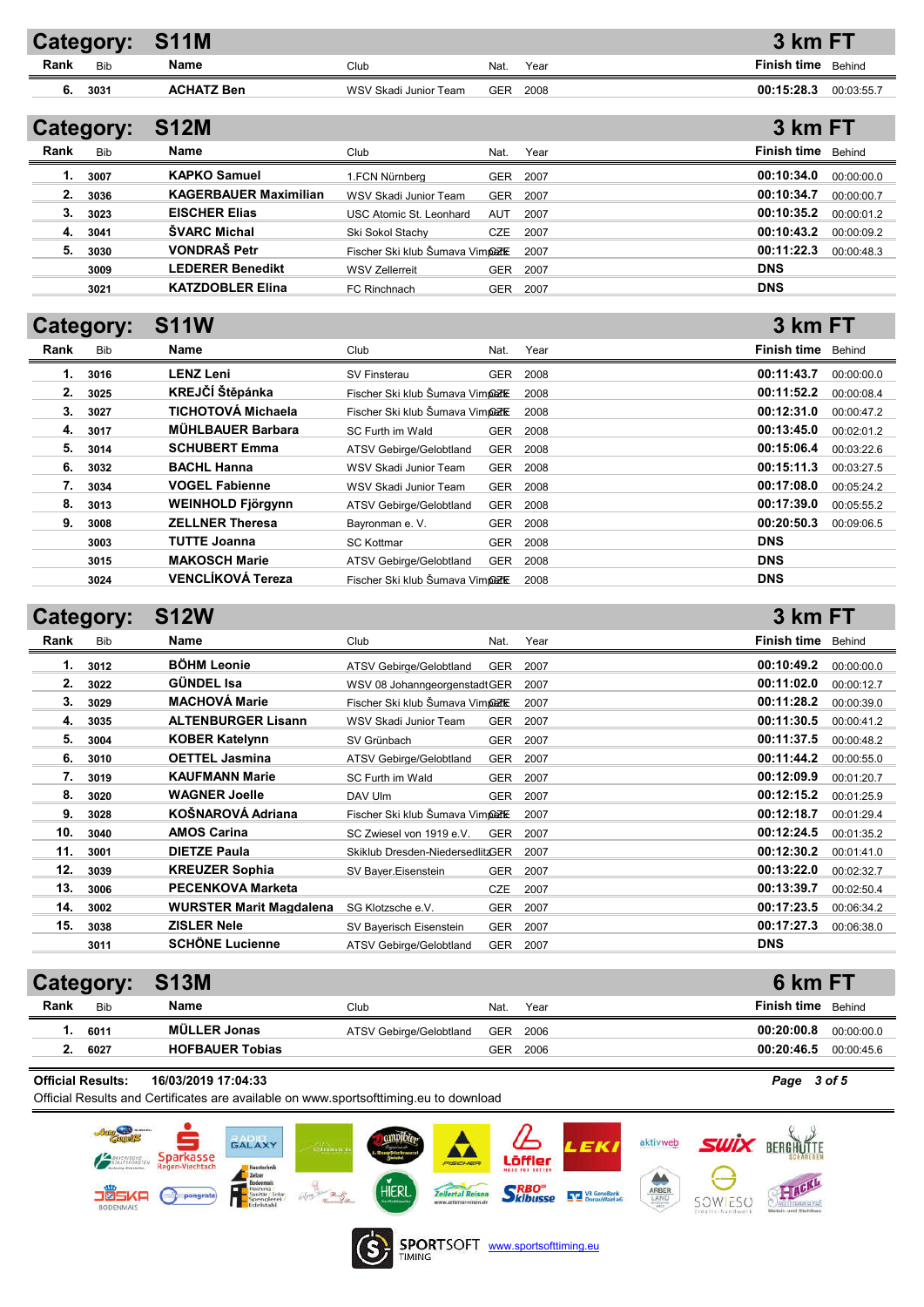|      | Category:  | <b>S13M</b>                 |                                  |      |      | 6 km FT            |            |
|------|------------|-----------------------------|----------------------------------|------|------|--------------------|------------|
| Rank | <b>Bib</b> | Name                        | Club                             | Nat. | Year | Finish time Behind |            |
| 3.   | 6023       | <b>REIM Philipp</b>         | FC Rinchnach                     | GER  | 2006 | 00:22:42.7         | 00:02:41.9 |
| 4.   | 6035       | <b>BÖHM Jan</b>             | Fischer Ski klub Šumava Vimnoz K |      | 2006 | 00:24:28.2         | 00:04:27.3 |
| 5.   | 6022       | <b>LOIBL Paul</b>           | FC Rinchnach                     | GER  | 2006 | 00:24:57.9         | 00:04:57.1 |
| 6.   | 6010       | <b>ALKHOUJA Abdulrahman</b> | TSV Leuna e.V.                   | GER  | 2006 | 00:30:35.9         | 00:10:35.0 |
|      | 6038       | <b>ESTRIN Gabriel</b>       | WSV Skadi Junior Team            | GER  | 2006 | 00:30:38.6         | 00:10:37.7 |
|      | 6018       | <b>FRANZ Louis</b>          | SC Furth im Wald                 | GER  | 2006 | <b>DNS</b>         |            |

6 km FT

6 km FT

6 km FT

# Category: S14M

|      | -------    |                        |                                         |            |          |                    |            |
|------|------------|------------------------|-----------------------------------------|------------|----------|--------------------|------------|
| Rank | <b>Bib</b> | Name                   | Club                                    | Nat.       | Year     | Finish time Behind |            |
| 1.   | 6017       | <b>BUSCHEK Tobias</b>  | SC Furth im Wald                        | <b>GER</b> | 2005     | 00:17:54.5         | 00:00:00.0 |
| 2.   | 6029       | <b>VYSKOČIL David</b>  | Fischer Ski klub Šumava Vim <b>terk</b> |            | 2005     | 00:19:51.3         | 00:01:56.8 |
| 3.   | 6003       | LÖW Jakob              | SG Klotzsche e.V.                       | <b>GER</b> | 2005     | 00:20:04.8         | 00:02:10.3 |
| 4.   | 6043       | ELIÁŠ David            | Ski Sokol Stachy                        | <b>CZE</b> | 2005     | 00:20:09.5         | 00:02:14.9 |
| 5.   | 6009       | <b>DOHNAL Rudolf</b>   | TSV Leuna e.V.                          | <b>CZE</b> | 2005     | 00:21:20.6         | 00:03:26.0 |
| 6.   | 6032       | <b>VACEK Bertil</b>    | Fischer Ski klub Šumava Vim <b>terk</b> |            | 2005     | 00:22:03.8         | 00:04:09.3 |
| 7.   | 6013       | <b>REIDL Patrick</b>   | SV Finsterau                            |            | GER 2005 | 00:22:34.6         | 00:04:40.0 |
| 8.   | 6005       | <b>KOCH Wilhelm</b>    | ESV Nassau                              | GER        | 2005     | 00:23:00.8         | 00:05:06.3 |
| 9.   | 6026       | <b>MORGOTT Paul</b>    | Skiclub Großberg                        | <b>GER</b> | 2005     | 00:23:29.8         | 00:05:35.3 |
| 10.  | 6042       | <b>MADEJCZYK Jan</b>   | SC Motor Jena                           | <b>GER</b> | 2005     | 00:32:28.4         | 00:14:33.9 |
| 11.  | 6016       | <b>WALTER Oscar</b>    |                                         | <b>GER</b> | 2005     | 00:33:01.9         | 00:15:07.3 |
|      | 6037       | <b>WALTMAN Jeffrey</b> | Fischer Ski klub Šumava Vimper          |            | 2005     | <b>DNS</b>         |            |

### Category: S15M

|      | ---        |                         |                                         |            |      |                    |            |
|------|------------|-------------------------|-----------------------------------------|------------|------|--------------------|------------|
| Rank | <b>Bib</b> | <b>Name</b>             | Club                                    | Nat.       | Year | <b>Finish time</b> | Behind     |
| 1.   | 6001       | <b>KEHRER Kilian</b>    | SU-Böhmerwald Haderer                   | AUT        | 2004 | 00:18:46.3         | 00:00:00.0 |
| 2.   | 6019       | <b>LOISTL Korbinian</b> | SC Furth im Wald                        | <b>GER</b> | 2004 | 00:20:32.7         | 00:01:46.4 |
| 3.   | 6025       | <b>EISCHER Jakob</b>    | USC Atomic St. Leonhard                 | AUT        | 2004 | 00:21:43.3         | 00:02:57.0 |
| 4.   | 6002       | <b>SCHÄFER Arne</b>     | SG Klotzsche e.V.                       | <b>GER</b> | 2004 | 00:22:04.1         | 00:03:17.7 |
| 5.   | 6039       | <b>MAYR Jona</b>        | <b>SC Rettenberg</b>                    | <b>GER</b> | 2004 | 00:23:19.3         | 00:04:33.0 |
| 6.   | 6006       | <b>MEDACK Arthur</b>    | Skiverein Flügelradbaude                | <b>GER</b> | 2004 | 00:24:04.8         | 00:05:18.5 |
|      | 6036       | <b>ZUSKA Marcel</b>     | Fischer Ski klub Šumava Vim <b>tezk</b> |            | 2004 | 00:24:38.7         | 00:05:52.3 |
| 8.   | 6034       | VONDRAŠ Štěpán          | Fischer Ski klub Šumava Vim <b>terk</b> |            | 2004 | 00:25:34.2         | 00:06:47.8 |
| 9.   | 6007       | <b>SCHÖNE Jonas</b>     | SV Lok Eilenburg                        | <b>GER</b> | 2004 | 00:33:23.0         | 00:14:36.6 |
|      |            |                         |                                         |            |      |                    |            |

## Category: S13W

|      | $-$ , $-$  | ______               |                         |            |      | _______                  |
|------|------------|----------------------|-------------------------|------------|------|--------------------------|
| Rank | <b>Bib</b> | Name                 | Club                    | Nat.       | Year | Finish time<br>Behind    |
|      | 6014       | <b>HACKL Hanna</b>   | SV Finsterau            | GER        | 2006 | 00:24:37.6<br>00:00:00.0 |
|      | 6041       | <b>LORENC Hannah</b> | SV Baverisch Eisenstein | <b>GER</b> | 2006 | 00:27:51.4<br>00:03:13.7 |

| Category: |            | <b>S14W</b>            |                                  |            |      | 6 km FT                  |
|-----------|------------|------------------------|----------------------------------|------------|------|--------------------------|
| Rank      | <b>Bib</b> | Name                   | Club                             | Nat.       | Year | Finish time Behind       |
| 1.        | 6044       | RANDÁKOVÁ Hanka        | Ski Sokol Stachy                 | <b>CZE</b> | 2005 | 00:20:50.6<br>00:00:00.0 |
| 2.        | 6004       | <b>WEITZ Lysann</b>    | SG Klotzsche e.V.                | <b>GER</b> | 2005 | 00:25:22.8<br>00:04:32.2 |
| 3.        | 6028       | JIROUŠKOVÁ Sabina      | Fischer Ski klub Šumava Vimnoz K |            | 2005 | 00:26:22.6<br>00:05:32.0 |
| 4.        | 6030       | ŠROUBOVÁ Adéla         | Fischer Ski klub Šumava Vimnoz K |            | 2005 | 00:28:36.9<br>00:07:46.3 |
| 5.        | 6015       | <b>FRÖHLICH Saskia</b> | Skizunft Dresden                 | <b>GER</b> | 2005 | 00:30:22.6<br>00:09:32.0 |
| 6.        | 6020       | <b>KAUFMANN Julia</b>  | SC Furth im Wald                 | GER        | 2005 | 00:34:42.1<br>00:13:51.5 |
|           | 6033       | <b>NAROVCOVÁ Beata</b> | Fischer Ski klub Šumava Vimpark  |            | 2005 | <b>DNS</b>               |